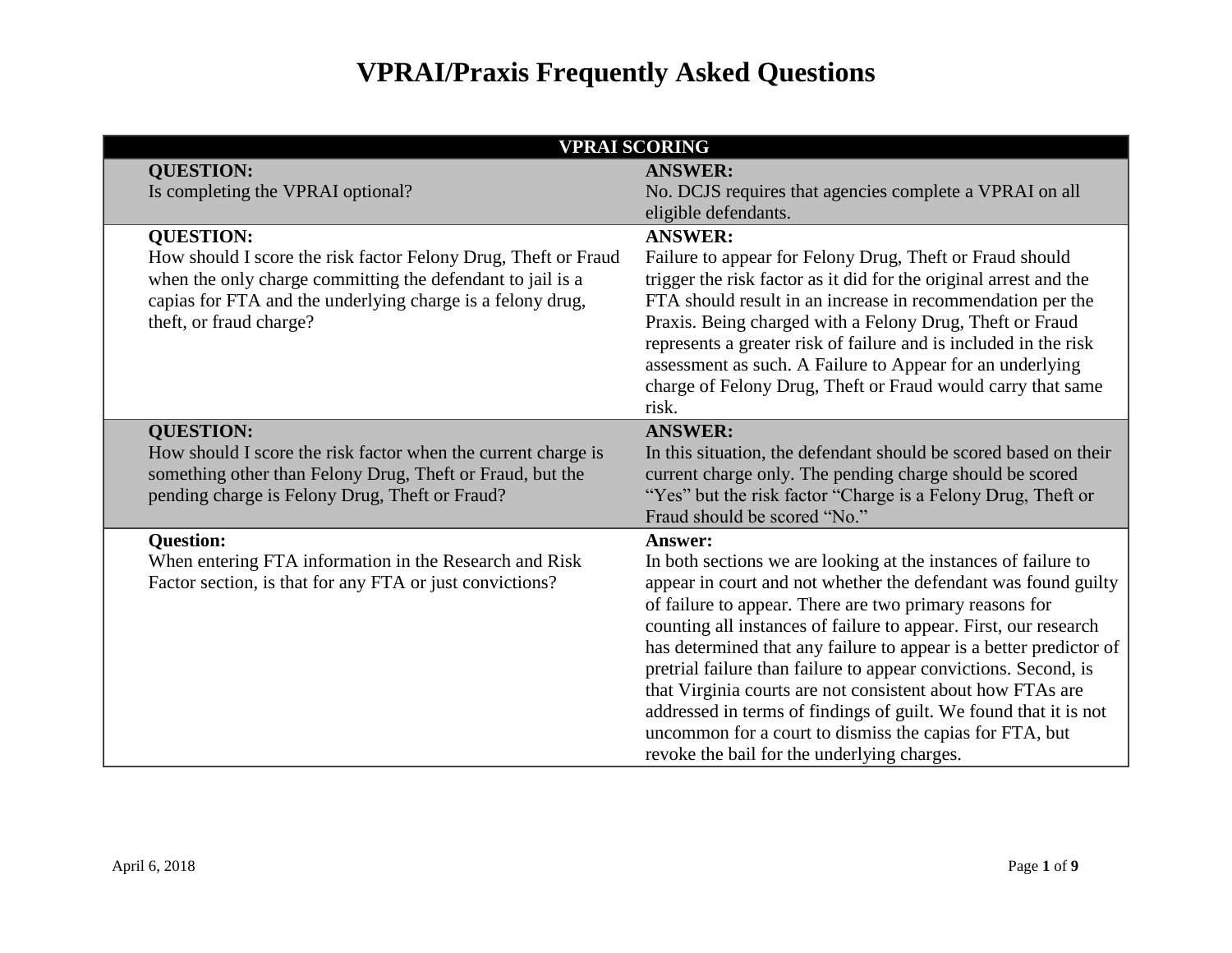| <b>Question:</b>                                               | <b>Answer:</b>                                                     |
|----------------------------------------------------------------|--------------------------------------------------------------------|
| Should we consider the conviction of Use of a Firearm while in | When determining whether or not a charge is violent, the first     |
| Commission of a Felony as violent?                             | thing to consider is if the offense is described in $\S$ 19.297.1. |
|                                                                | This Code section describes felony acts of violence when           |
|                                                                | considering the denial of bail, known as rebuttable                |
|                                                                | presumption. If the offense is not found in this Code section,     |
|                                                                | refer to the definition of violence found in the VPRAI             |
|                                                                | Instruction Manual. For the purposes of the VPRAI, acts of         |
|                                                                | violence are expanded to misdemean or acts of violence, e.g.,      |
|                                                                | domestic assault.                                                  |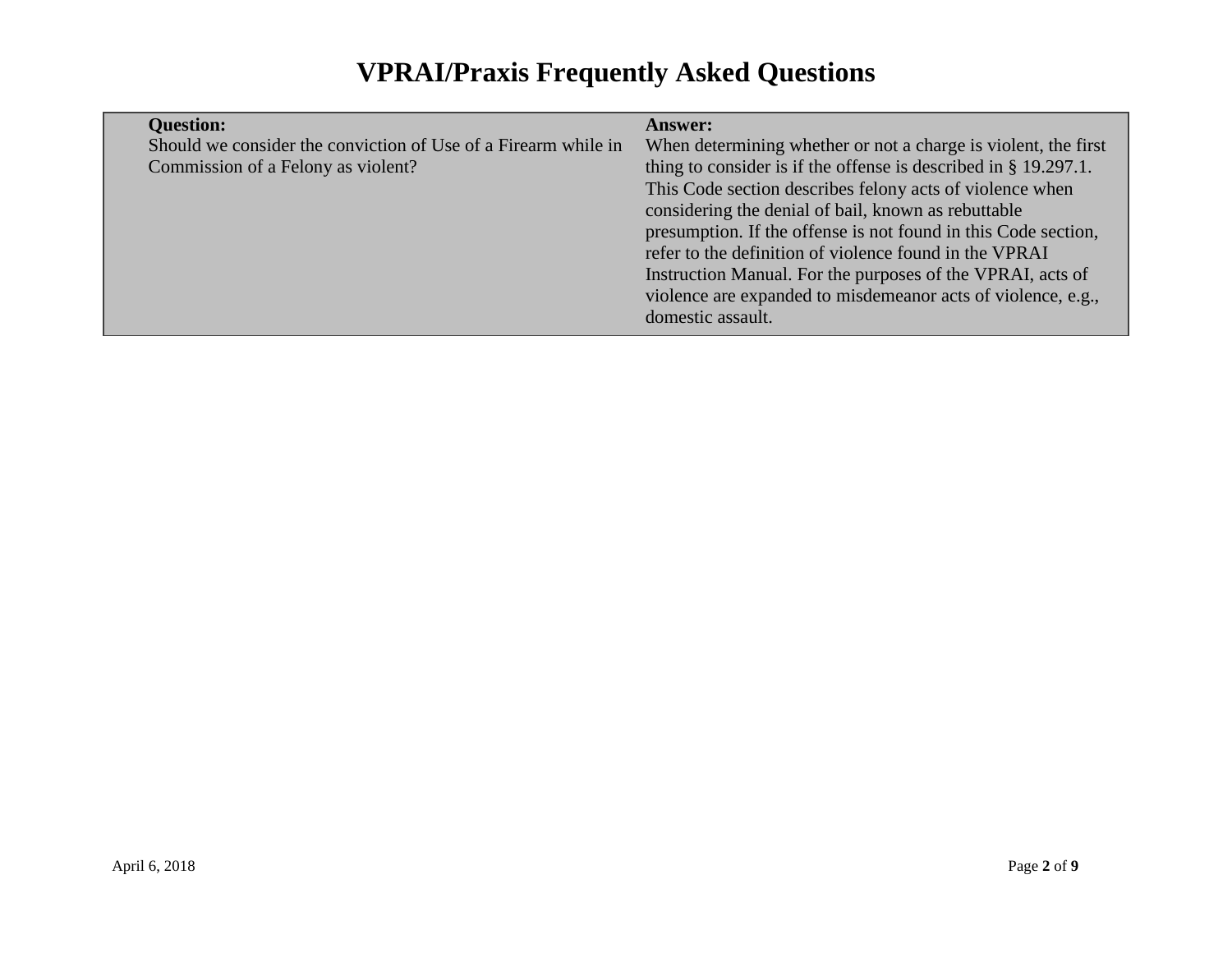| PRAXIS RECOMMENDATIONS                                           |                                                                  |
|------------------------------------------------------------------|------------------------------------------------------------------|
| <b>QUESTION:</b>                                                 | <b>ANSWER:</b>                                                   |
| Is the Praxis required for making recommendations?               | Yes. It is required that Praxis be applied to guide the          |
|                                                                  | recommendation for all eligible defendants. The pretrial officer |
|                                                                  | may override the Praxis recommendation only if it follows the    |
|                                                                  | local agency policy on overrides. Each agency shall follow       |
|                                                                  | Praxis recommendations 85% of the time or greater.               |
| <b>QUESTION:</b>                                                 | <b>ANSWER:</b>                                                   |
| If someone is charged with a Conspire to Commit a Violent        | If the conspiracy to commit a violent offense is for an offense  |
| Offense, does this charge apply to the Praxis?                   | other than murder, homicide, or manslaughter, the Praxis does    |
|                                                                  | apply.                                                           |
| <b>QUESTION:</b>                                                 | <b>ANSWER:</b>                                                   |
| Is malicious wounding with intent to kill Praxis eligible?       | Yes. If it is not murder, homicide, manslaughter, then it is     |
|                                                                  | Praxis eligible.                                                 |
| <b>QUESTION:</b>                                                 | <b>ANSWER:</b>                                                   |
| Is the combination of charges DUI & Child Endangerment           | No. Always pick the most serious charge category when there      |
| considered violent (a child was in the car of a driver under the | are multiple charges. The combination of charges does not        |
| influence)?                                                      | influence the most serious charge category. Child                |
|                                                                  | endangerment is not considered a violent offense.                |
| <b>QUESTION:</b>                                                 | <b>ANSWER:</b>                                                   |
| Staff noted that there are a few cases where they begin an       | No, there is no recommendation to the court if the defendant     |
| investigation but cannot complete it because the defendant       | makes bond before the first appearance. The VPRAI should be      |
| bonded out before they could finish it. Should staff complete    | deleted and the Screening sub-module should be updated to        |
| the recommendation after the fact?                               | indicate that the defendant was screened out with the reason     |
|                                                                  | "Released On Bond Before Interview."                             |
|                                                                  | If a recommendation had been made prior to the defendant         |
|                                                                  | making bond and a VPRAI report submitted to court, update        |
|                                                                  | VPRAI (Step 4), Court Decision. In the field Decision, select    |
|                                                                  | the value "Bonded out after Investigation, but before Court."    |
|                                                                  |                                                                  |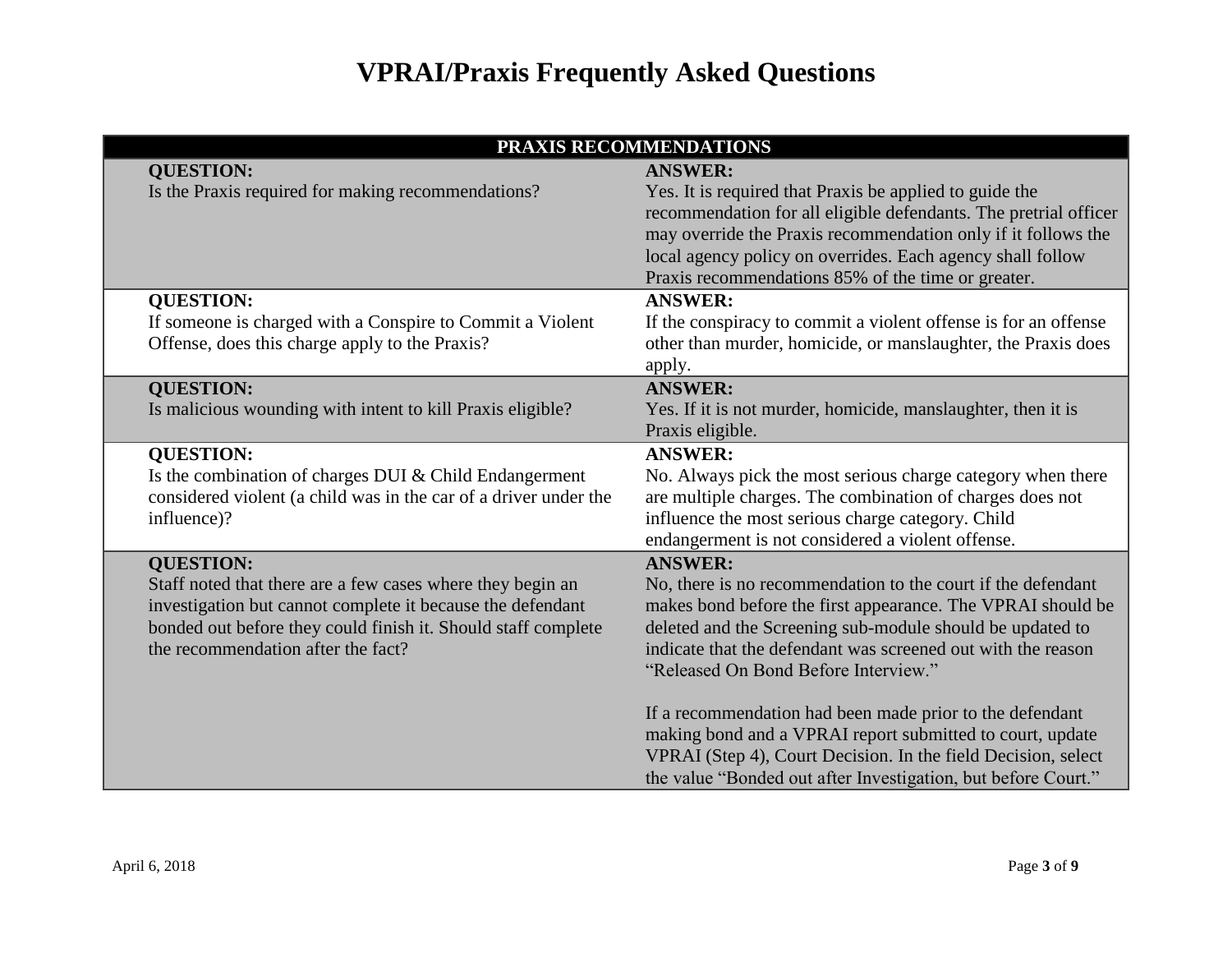| <b>QUESTION:</b><br>What Charge Category does burglary or breaking/entering fit | <b>ANSWER:</b><br>The charge category would be non-violent felony, but it would |
|---------------------------------------------------------------------------------|---------------------------------------------------------------------------------|
| into?                                                                           | be a felony Theft/Fraud for the risk assessment (3 points).                     |
| <b>QUESTION:</b>                                                                | <b>ANSWER:</b>                                                                  |
| How do we categorize a capias for violating the terms of                        | If a pretrial capias is for non-compliance with pretrial                        |
| pretrial supervision? We are aware that we do not complete the                  | supervision (Violation of Pretrial Supervision), then it would                  |
| Praxis for probation violations; so do we do the same for a                     | be treated similarly to Contempt and Probation Violation - the                  |
| Pretrial Capias?                                                                | Praxis would not apply.                                                         |
|                                                                                 |                                                                                 |
| <b>QUESTION:</b>                                                                | <b>ANSWER:</b>                                                                  |
| If a charge is not eligible for the Praxis, do we still conduct an              | Yes. Please conduct an interview and attempt to complete an                     |
| interview, investigation, and risk assessment?                                  | investigation including a risk assessment. Each agency should                   |
|                                                                                 | develop a policy to guide staff on how to address                               |
|                                                                                 | recommendations when the Praxis does not apply.                                 |
| <b>QUESTION:</b>                                                                | <b>ANSWER:</b>                                                                  |
| VPRAI (Step 4) asks if the court decision is consistent with the                | Consistent with Staff Recommendation is dependent upon the                      |
| recommendation. The answer could be both "yes and no" – that                    | release decision and whether supervision is ordered. The                        |
| the release is consistent but the judge orders an inconsistent                  | supervision level is not a consideration when determining                       |
| supervision level. How should this be handled?                                  | whether a court decision is consistent with the Staff                           |
|                                                                                 | Recommendation, (see table 4 on page 20 of the instruction                      |
|                                                                                 | manual).                                                                        |
|                                                                                 |                                                                                 |
| <b>QUESTION:</b>                                                                | <b>ANSWER:</b>                                                                  |
| Can we develop some universal criteria that we all use                          | Overrides to the Praxis recommendation or supervision levels                    |
| uniformly for overriding the Praxis?                                            | should be made on an individual basis and should be approved                    |
|                                                                                 | by a supervisor/manager.                                                        |
| <b>QUESTION:</b>                                                                | <b>ANSWER:</b>                                                                  |
| How do we handle FTA cases when we do not know the                              | When an underlying charge is unknown, such as with an FTA,                      |
| underlying charge?                                                              | the Praxis cannot be applied and is treated as Praxis does not                  |
|                                                                                 | apply.                                                                          |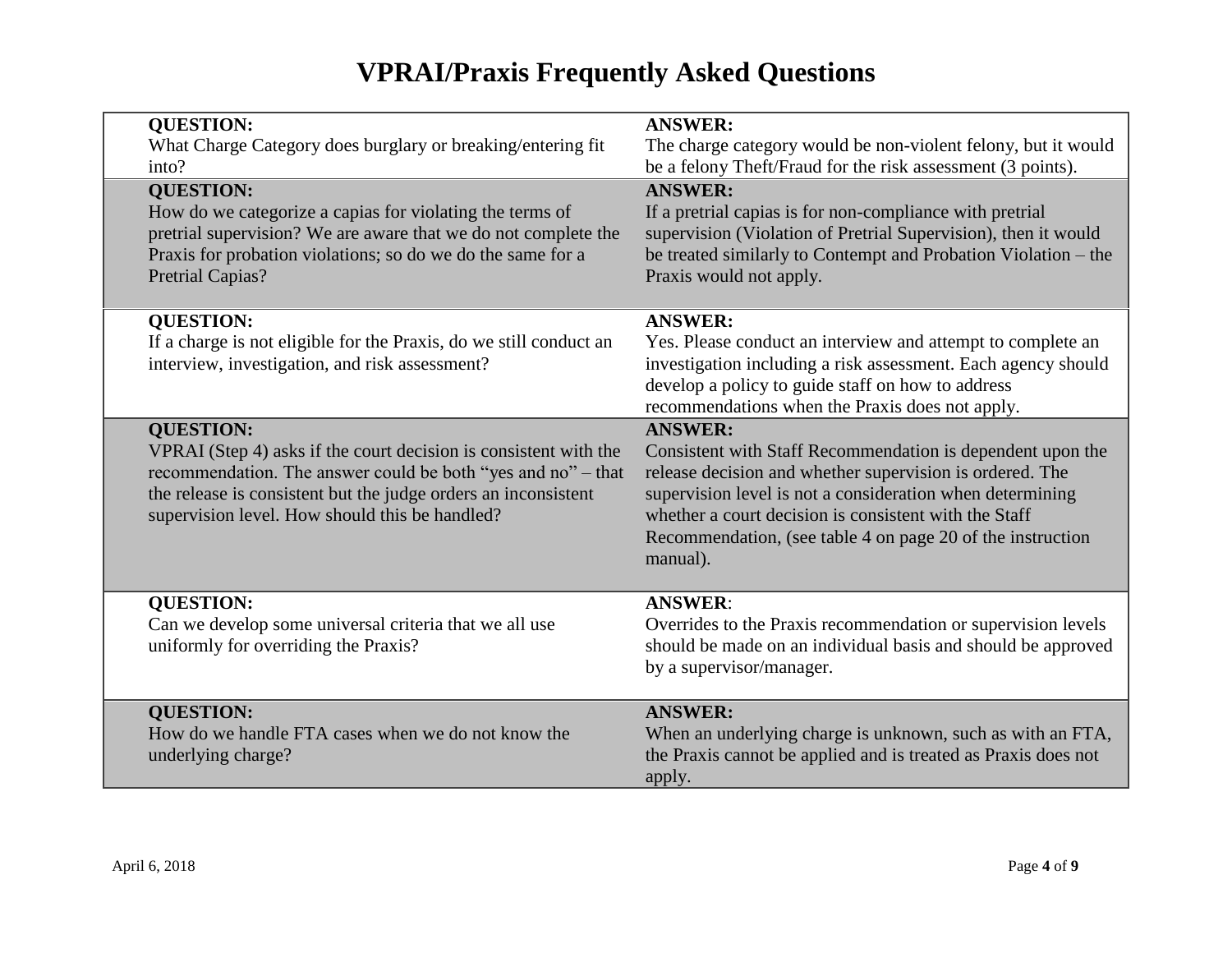| <b>REBUTTABLE PRESUMPTION</b>                                      |                                                                   |  |
|--------------------------------------------------------------------|-------------------------------------------------------------------|--|
| <b>QUESTION:</b>                                                   | <b>ANSWER:</b>                                                    |  |
| We are reluctant to follow the recommendation of Praxis on         | We do not have specific language to recommend for rebuttable      |  |
| rebuttable presumption cases. It would help if there was some      | presumption cases. We strongly recommend working with key         |  |
| standard wording that indicated that the officer is aware that the | local stakeholders to create a statement that addresses the issue |  |
| case meets the criteria described in § 19.2-120 (B).               | of acknowledging that the case may meet the criteria for          |  |
|                                                                    | rebuttable presumption. Pretrial Officers and agencies have the   |  |
|                                                                    | authority to make recommendations on all cases with the           |  |
|                                                                    | exception of capital offenses.                                    |  |
| <b>QUESTION:</b>                                                   | <b>ANSWER:</b>                                                    |  |
| Can a pretrial agency make a recommendation in a case that         | Our position is that the Praxis is risk and charge based and      |  |
| appears to meet the requirements for rebuttable presumption?       | supported by research. It is true that some cases have a          |  |
|                                                                    | presumption of detention, which can be rebutted, and that the     |  |
|                                                                    | Praxis may in some cases recommend release for cases that         |  |
|                                                                    | meet the criteria of 'rebuttable presumption'. The Pretrial       |  |
|                                                                    | Services Act and the Pretrial Duties and Responsibilities         |  |
|                                                                    | statutes authorize pretrial services to make release              |  |
|                                                                    | recommendations and there are no restrictions on what is          |  |
|                                                                    | recommended. The recommendations are not binding to the           |  |
|                                                                    | court and are simply recommendations. Pretrial services           |  |
|                                                                    | provides information, including information that can be used to   |  |
|                                                                    | rebut the presumption, therefore the recommendations made         |  |
|                                                                    | are based on risk and the most serious charge category and do     |  |
|                                                                    | not factor in the rebuttable presumption statute.                 |  |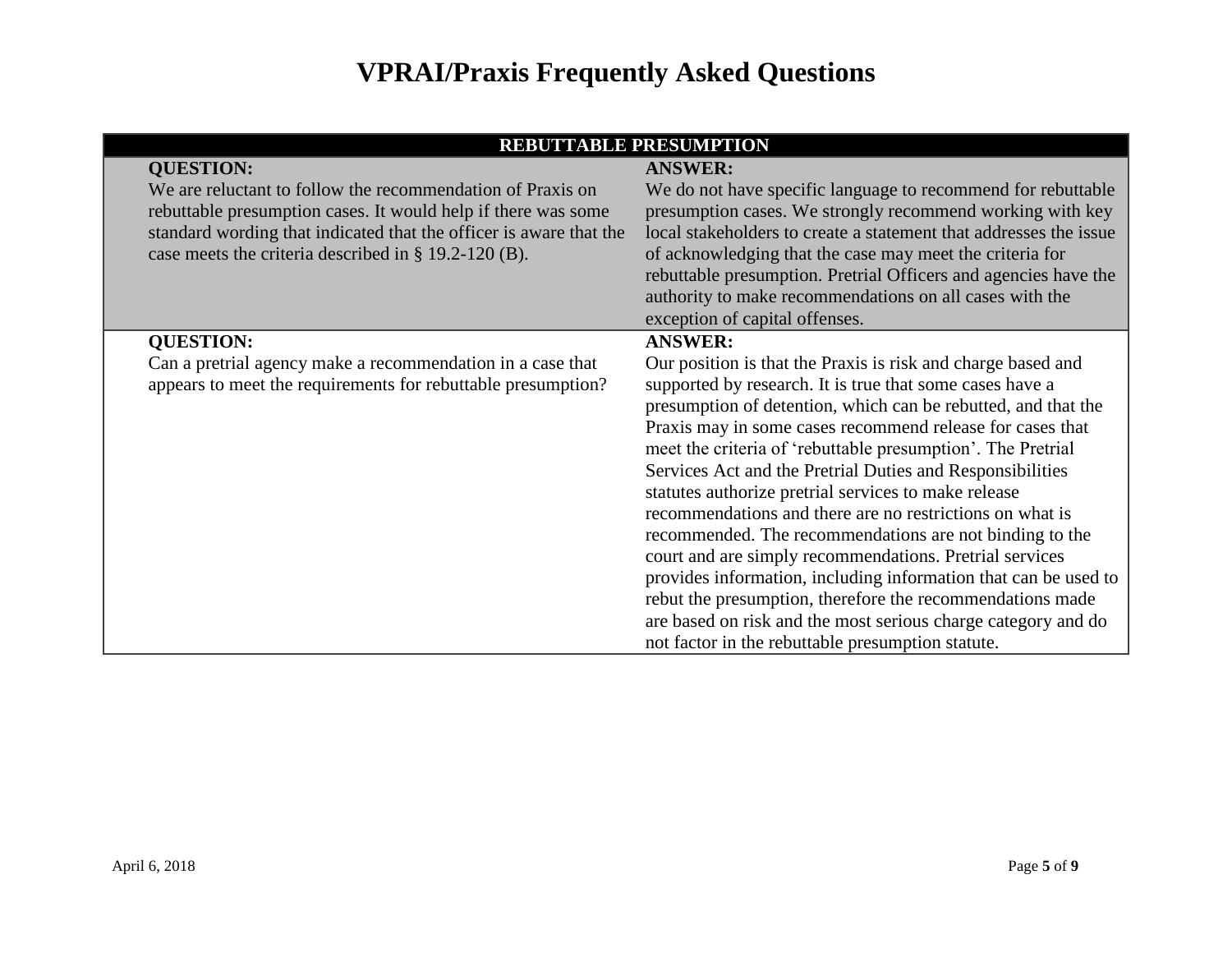|                                                                                                                                                                                                                                              | PRAXIS SUPERVISION LEVELS                                                                                                                                                                                                                                                                                                                                                                                                                                                                                                                                                                      |
|----------------------------------------------------------------------------------------------------------------------------------------------------------------------------------------------------------------------------------------------|------------------------------------------------------------------------------------------------------------------------------------------------------------------------------------------------------------------------------------------------------------------------------------------------------------------------------------------------------------------------------------------------------------------------------------------------------------------------------------------------------------------------------------------------------------------------------------------------|
| <b>QUESTION:</b>                                                                                                                                                                                                                             | <b>ANSWER:</b>                                                                                                                                                                                                                                                                                                                                                                                                                                                                                                                                                                                 |
| Does each agency have to follow the Praxis supervision levels?                                                                                                                                                                               | Each agency must use the Praxis to guide the supervision level<br>of each defendant placed on pretrial supervision. The pretrial<br>officer may override the Praxis supervision level only if it<br>follows the agency policy for overrides. Agencies concurrence<br>rates with Praxis supervision levels must be 85% or greater.                                                                                                                                                                                                                                                              |
| <b>QUESTION:</b>                                                                                                                                                                                                                             | <b>ANSWER:</b>                                                                                                                                                                                                                                                                                                                                                                                                                                                                                                                                                                                 |
| If a placement is on monitoring supervision and moves out of<br>the jurisdiction of my locality, do I transfer the case?                                                                                                                     | No. A defendant on monitoring supervision is not required to<br>visit the pretrial agency office. If the defendant has a condition<br>of bail, e.g., drug testing, that would require the defendant to<br>come to the office. In this case, the supervision level should be<br>increased to level 1 and note the reason for the override. In this<br>case, the reason for override would be judicial override. If the<br>supervision placement requires face-to-face contact, it can be<br>transferred. Consult the DCJS Guideline on transfer cases and<br>your agency policy and procedures. |
| <b>QUESTION:</b>                                                                                                                                                                                                                             | <b>ANSWER:</b>                                                                                                                                                                                                                                                                                                                                                                                                                                                                                                                                                                                 |
| If there is a need to override a supervision level recommended<br>by the Praxis, does this level we recommend need to stay within<br>the 1 level difference?                                                                                 | Yes. An override should not be more than one level in either<br>direction.                                                                                                                                                                                                                                                                                                                                                                                                                                                                                                                     |
| <b>QUESTION:</b><br>What supervision level do we assign when the Praxis<br>recommends that the defendant be detained? Conversely, what<br>supervision level do we assign when the Praxis recommends<br>release without pretrial supervision? | <b>ANSWER:</b><br>When the Praxis recommends detain, the default supervision<br>level is Level III. If the recommendation is for release without<br>supervision, the default supervision level is monitoring.                                                                                                                                                                                                                                                                                                                                                                                  |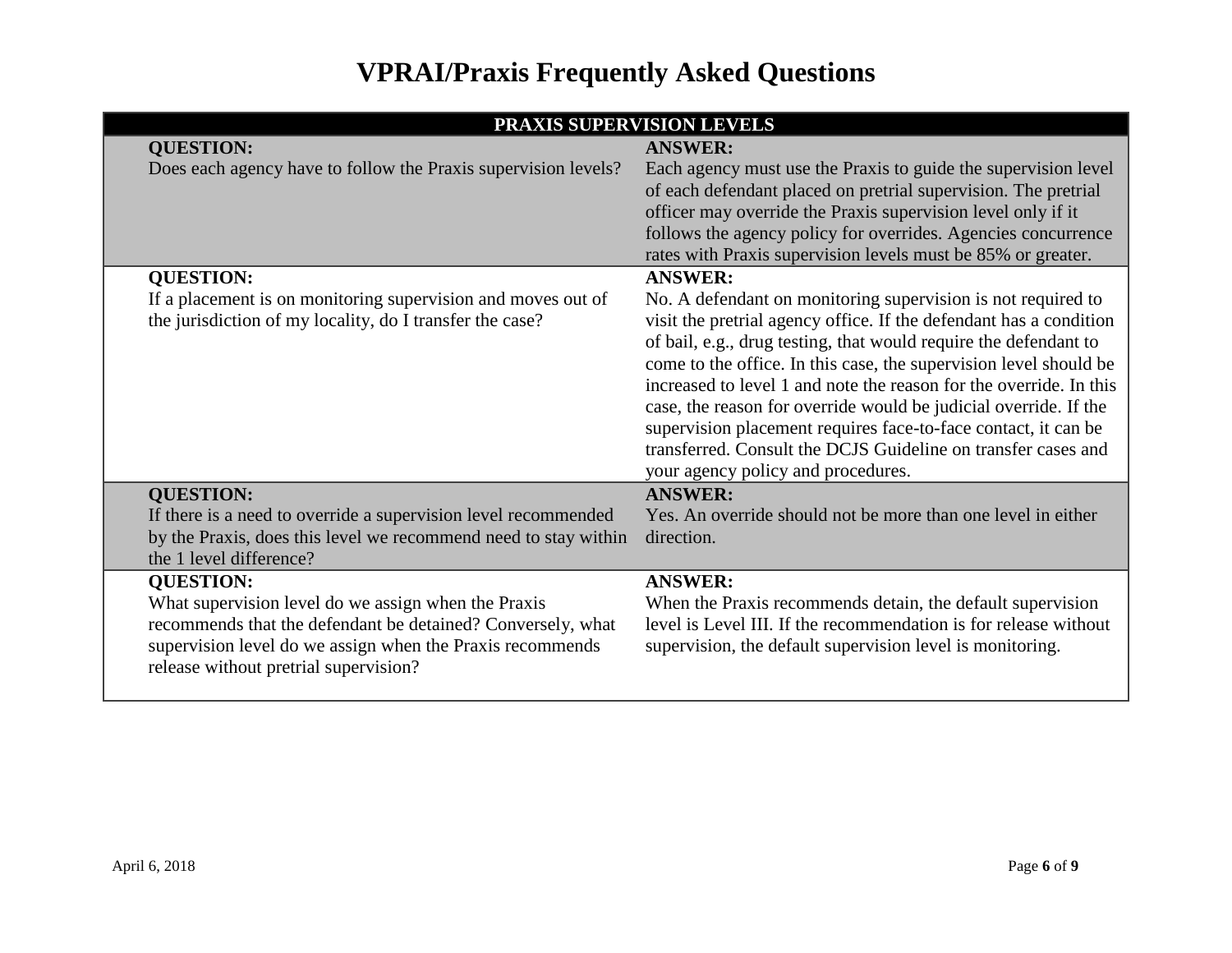|  | PTCC DATA ENTRY                                                     |                                                                                                                       |
|--|---------------------------------------------------------------------|-----------------------------------------------------------------------------------------------------------------------|
|  | <b>QUESTION:</b>                                                    | <b>ANSWER:</b>                                                                                                        |
|  | Can we skip screens or fields in PTCC we don't think are            | As a condition of your grant award, DCJS requires full                                                                |
|  | necessary or do we have to enter everything, e.g., JAE              | utilization of PTCC. It is the expectation of DCJS that you                                                           |
|  | Outcome?                                                            | complete all modules, sub-modules, and fields for every<br>defendant.                                                 |
|  |                                                                     |                                                                                                                       |
|  |                                                                     |                                                                                                                       |
|  | <b>QUESTION:</b>                                                    | <b>ANSWER:</b>                                                                                                        |
|  | What do they do when the initial VPRAI completed in the JAE         | The VPRAI is to be completed as the result of a Jail Admission                                                        |
|  | module reports no history of substance abuse and a week after       | Event (JAE) or at intake as a result of a Direct Placement from                                                       |
|  | being placed on pretrial supervision the defendant tests positive   | the court. At the time of Intake, it is acceptable to modify the                                                      |
|  | drug use and admits using for the past ten years? Should the        | VPRAI in the Placement module if there are obvious errors or                                                          |
|  | Pretrial Officer go back and change the VPRAI and, if               | missing information at the time of the VPRAI completion                                                               |
|  | appropriate, the supervision level?                                 | during screening. Pretrial Officers should use caution when<br>making modifications to the VPRAI. The longer the time |
|  |                                                                     | between Intake and the changes, the more caution should be                                                            |
|  |                                                                     | used. Keep in mind that based on new facts during supervision                                                         |
|  |                                                                     | can result in increases in supervision levels if needed.                                                              |
|  | <b>QUESTION:</b>                                                    | <b>ANSWER:</b>                                                                                                        |
|  | In some jurisdictions, the circuit court does not want pretrial     | Select "No Recommendation." It is recommended that the                                                                |
|  | staff to make recommendations. In these cases, staff provides       | director of the agency work with all stakeholders to ensure that                                                      |
|  | the VPRAI information and what the Praxis indicates would be        | they know the role and purpose of a pretrial services agency.                                                         |
|  | appropriate, without making an official staff recommendation.       | Policies that prohibit a pretrial recommendation are not in                                                           |
|  | How should this be entered in PTCC?                                 | alignment with the state funded model.                                                                                |
|  | <b>QUESTION:</b>                                                    | <b>ANSWER:</b>                                                                                                        |
|  | What should be done in the following scenario:                      | The VPRAI is completed based on the circumstances at the                                                              |
|  | A defendant is in jail, screened, VPRAI scored and<br>$\bullet$     | time of arrest. Even if conditions change later, the conditions                                                       |
|  | Praxis recommendation determined, and                               | were still present at the time of arrest, so the scoring is not                                                       |
|  | recommendation made                                                 | changed. The only exception to this would be if an error was                                                          |
|  | The court determines to hold the defendant (deny bail)<br>$\bullet$ | made when the risk assessment was completed, meaning the                                                              |
|  | Pretrial enters the court outcome as Denied Bail<br>$\bullet$       | facts about the defendants circumstances at the time of the                                                           |
|  | A bond review is conducted 60 days later on the same<br>$\bullet$   | arrest were recorded inaccurately. Otherwise, the risk                                                                |
|  |                                                                     | assessment does not get updated.                                                                                      |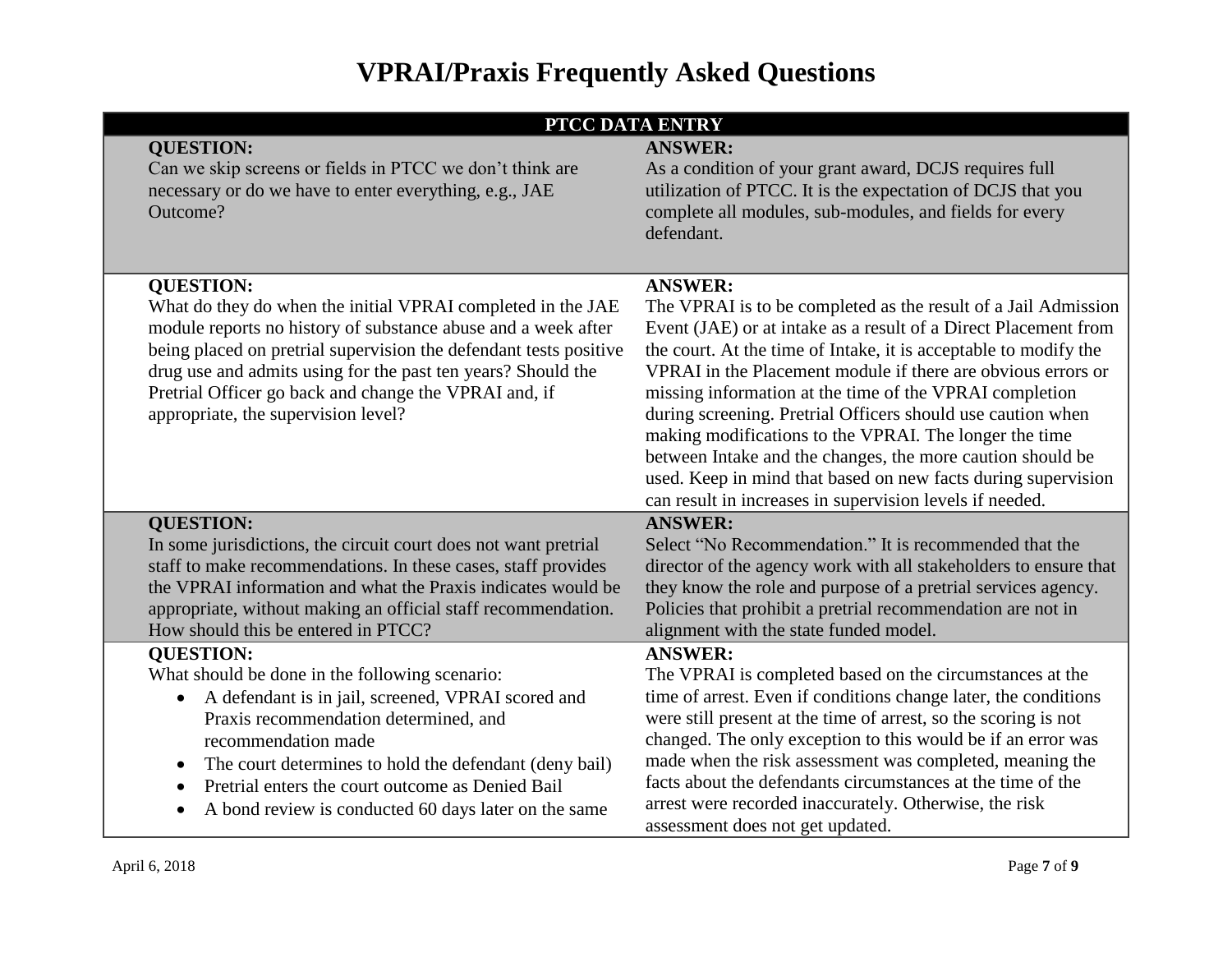| charge                                                                                                                                                                                                                      |                                                                                                                                                                                                                                                                                                                                                                                                                                                                                                                                      |
|-----------------------------------------------------------------------------------------------------------------------------------------------------------------------------------------------------------------------------|--------------------------------------------------------------------------------------------------------------------------------------------------------------------------------------------------------------------------------------------------------------------------------------------------------------------------------------------------------------------------------------------------------------------------------------------------------------------------------------------------------------------------------------|
| The defendant's circumstances have changed (other<br>charges that were pending at the time of the initial<br>screening have been dropped)<br>How is this handled? Should pretrial update the records and<br>overwrite them? | A pretrial services agency may submit an updated report at a<br>future bond hearing, and based on new information, may<br>change the original recommendation. If this occurs, it is<br>appropriate to overwrite the changes to the staff<br>recommendation and court decision. In this case, the software<br>was designed to capture the last recommendation and the last<br>court decision. So yes, we do want them to update the screens<br>with the most recent recommendation and decision.                                      |
| <b>QUESTION:</b>                                                                                                                                                                                                            | <b>ANSWER:</b>                                                                                                                                                                                                                                                                                                                                                                                                                                                                                                                       |
| How do we handle "disposition not received"?                                                                                                                                                                                | If a disposition is unknown, and attempts to determine the<br>disposition are unsuccessful, the charges are not included in<br>the history of convictions.                                                                                                                                                                                                                                                                                                                                                                           |
| <b>QUESTION:</b>                                                                                                                                                                                                            | <b>ANSWER</b>                                                                                                                                                                                                                                                                                                                                                                                                                                                                                                                        |
| If a defendant has the same case in two courts, how are two<br>different outcomes to be recorded?                                                                                                                           | PTCC is intended to capture one recommendation per arrest<br>event. The business rules enforce a 1 to 1 relationship<br>throughout the JAE module - VPRAI sub-module. When there<br>are multiple courts, and all courts accept the recommendation,<br>the recommendation is consistent with the court decision. If<br>one court does not follow the recommendation, document the<br>court action that was different from the recommendation, and<br>indicate that court decision is not consistent with the staff<br>recommendation. |
| <b>QUESTION:</b>                                                                                                                                                                                                            | <b>ANSWER:</b>                                                                                                                                                                                                                                                                                                                                                                                                                                                                                                                       |
| Do I enter data in the Jail Admission Event (JAE) module for                                                                                                                                                                | For direct placements, the VPRAI is to be completed in the                                                                                                                                                                                                                                                                                                                                                                                                                                                                           |
| direct placements?                                                                                                                                                                                                          | placement module. In the placement module, there is a sub-<br>module called VPRAI. That's where you complete the risk<br>assessment-not in the JAE module.                                                                                                                                                                                                                                                                                                                                                                           |
| <b>QUESTION:</b>                                                                                                                                                                                                            | <b>ANSWER:</b>                                                                                                                                                                                                                                                                                                                                                                                                                                                                                                                       |
| Under the differential supervision strategy, staff are advised to<br>consider decreasing supervision levels if a defendant is doing                                                                                         | Changes in supervision levels must be recorded in PTCC. This<br>must be done by changing the level for "Supervision Level" in                                                                                                                                                                                                                                                                                                                                                                                                        |